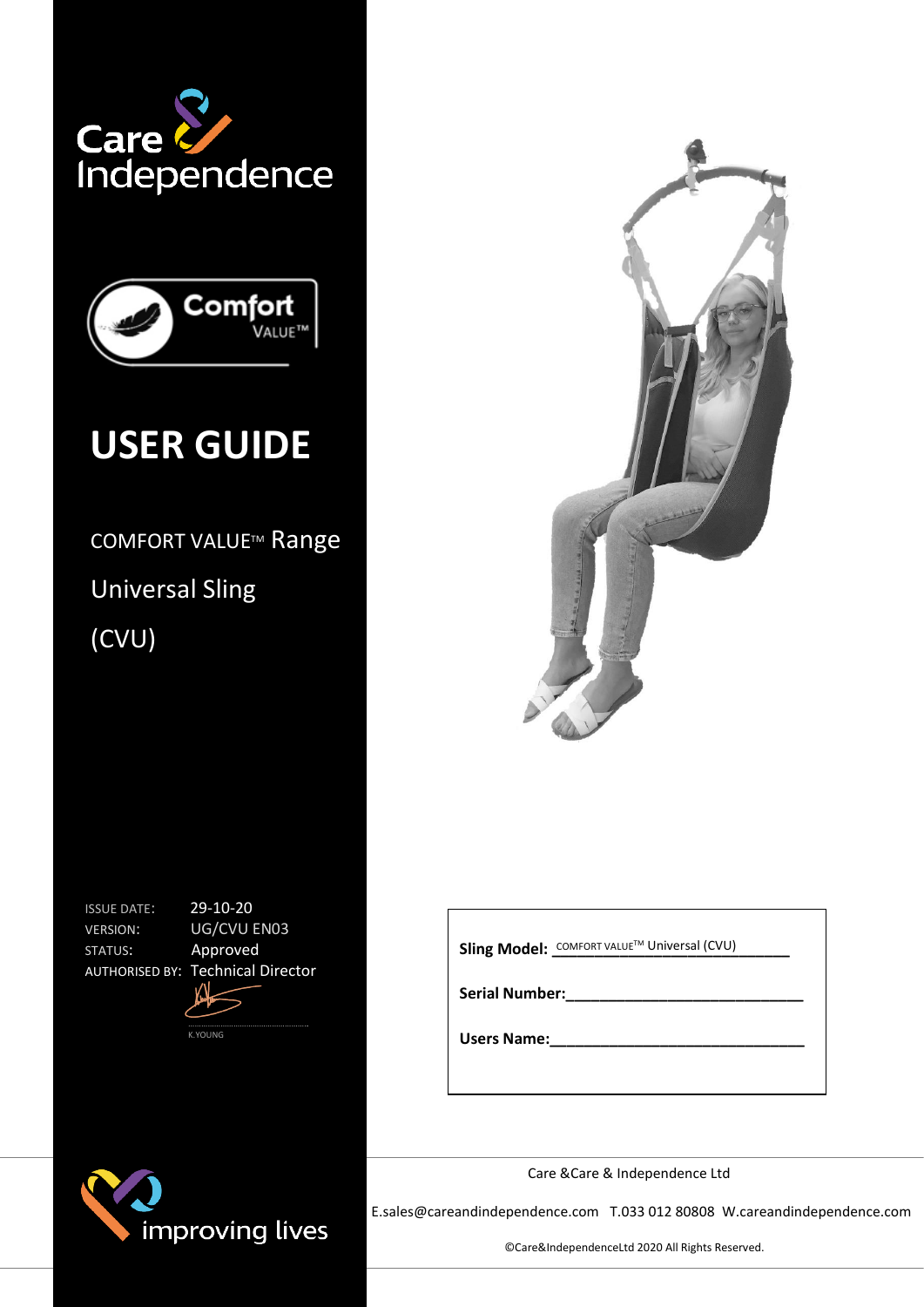

#### **1. Getting To Your Know Sling**

- 1.1 Application
- 1.2 User Profile
- 1.3 The Sling
- 1.4 Compatibility
- 1.5 Warranty

## **2. Sling Safety**

- 2.2 General
- 2.2 Sling Inspection
- 2.3 LOLER

## **3. Fitting The Sling**

- 3.1 In A Chair
- 3.2 In a Bed
- 3.3 Head / Neck Support

#### **4. Caring For Your Sling**

- 4.1 Washing Your Sling
- 4.2 Decontamination and Infection Control

#### **5. CE Declaration of Conformity**

#### **6. Additional Support**

- 6.1 Training
- 6.2 User guides
- 6.3 LOLER
- 6.4 Further support
- 6.5 Returns
- 6.6 Contacting Care & Independence

## **7. Sling Warranty Information**

This User Guide has been issued by Care & Independence Ltd. It is intended for use with the product stated only. Care & Independence cannot accept any liability for accident or damage should these instructions not be followed. In the event of any doubt, please contact us.

#### Care & Independence Ltd. E: sales@careandindependence.com T: 033 012 80808 www.careandindependence.com

Registered office no 4214056. Telford Business Centre, Telford Road, Bicester OX26 4LD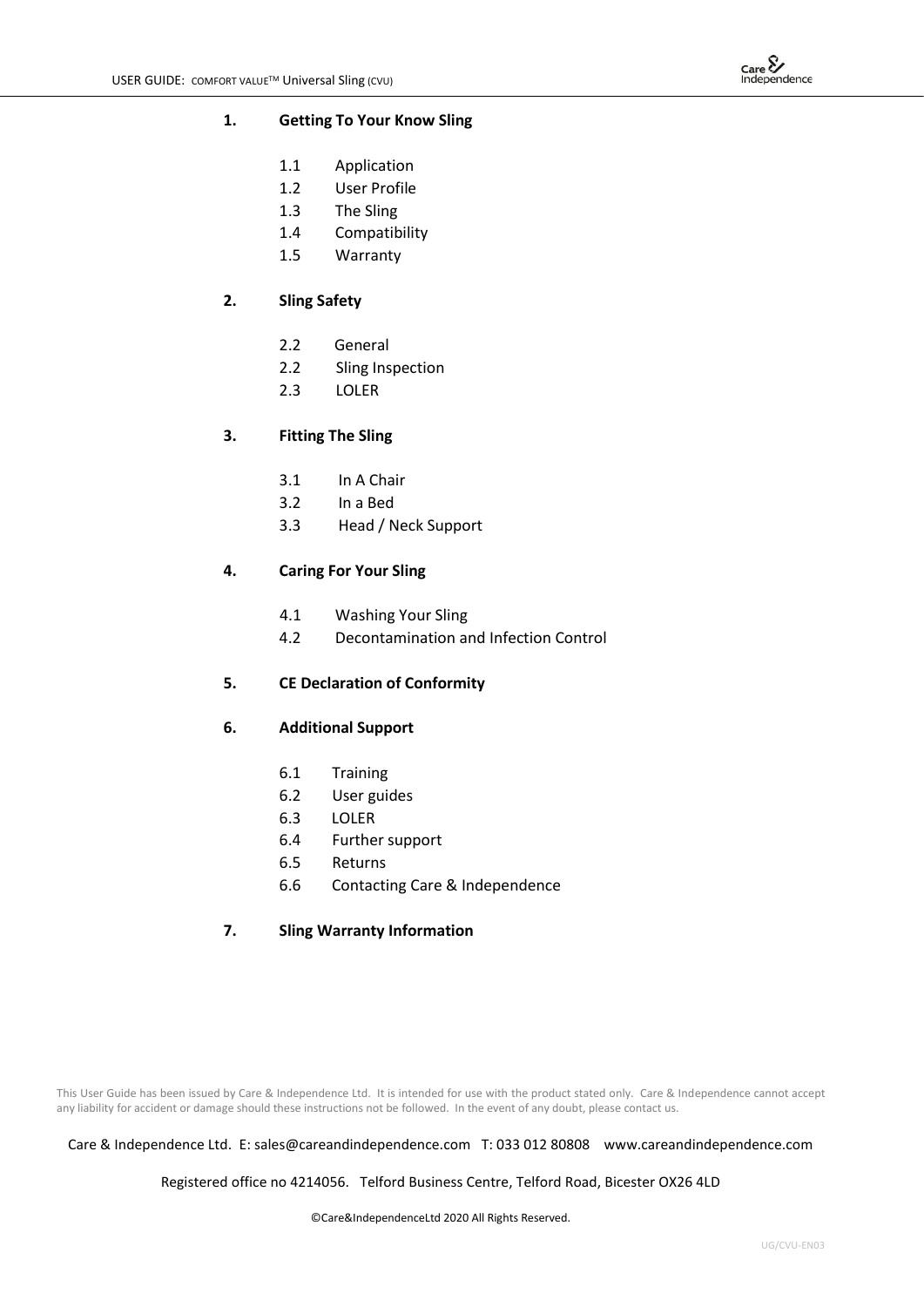

## **1. GETTING TO KNOW YOUR SLING**

## **1.1 APPLICATION**

The COMFORT VALUE™ Universal sling (CVU) is a general purpose sling designed for ease of fitting and comfort for the user. The sling is suitable for most conditions and can be used in both wet and dry environments.

- General purpose transfers
- Bathing & toileting
- Fixed client positioning
- Can be hammocked for single below-the-knee amputees (*we recommend a safety support strap in this instance)*

## **1.2 USER PROFILE**

A typical user profile reads as someone with:

- Some core strength
- Some cognitive ability
- Moderate stability

## **1.3 THE SLING**

| Attachment type:   | Loop fixing       |
|--------------------|-------------------|
| Safe Working Load: | 200 <sub>kg</sub> |



#### **1.4 COMPATIBILITY**

- 1.4.1 Care & Independence slings have been manufactured to work with most of the major hoist manufacturers' equipment. A compatibility statement is available on request.
- 1.4.2 A risk assessment must be completed before using the sling.

#### **1.5 WARRANTY**

A one year warranty is offered on manufacturing and/or material faults only.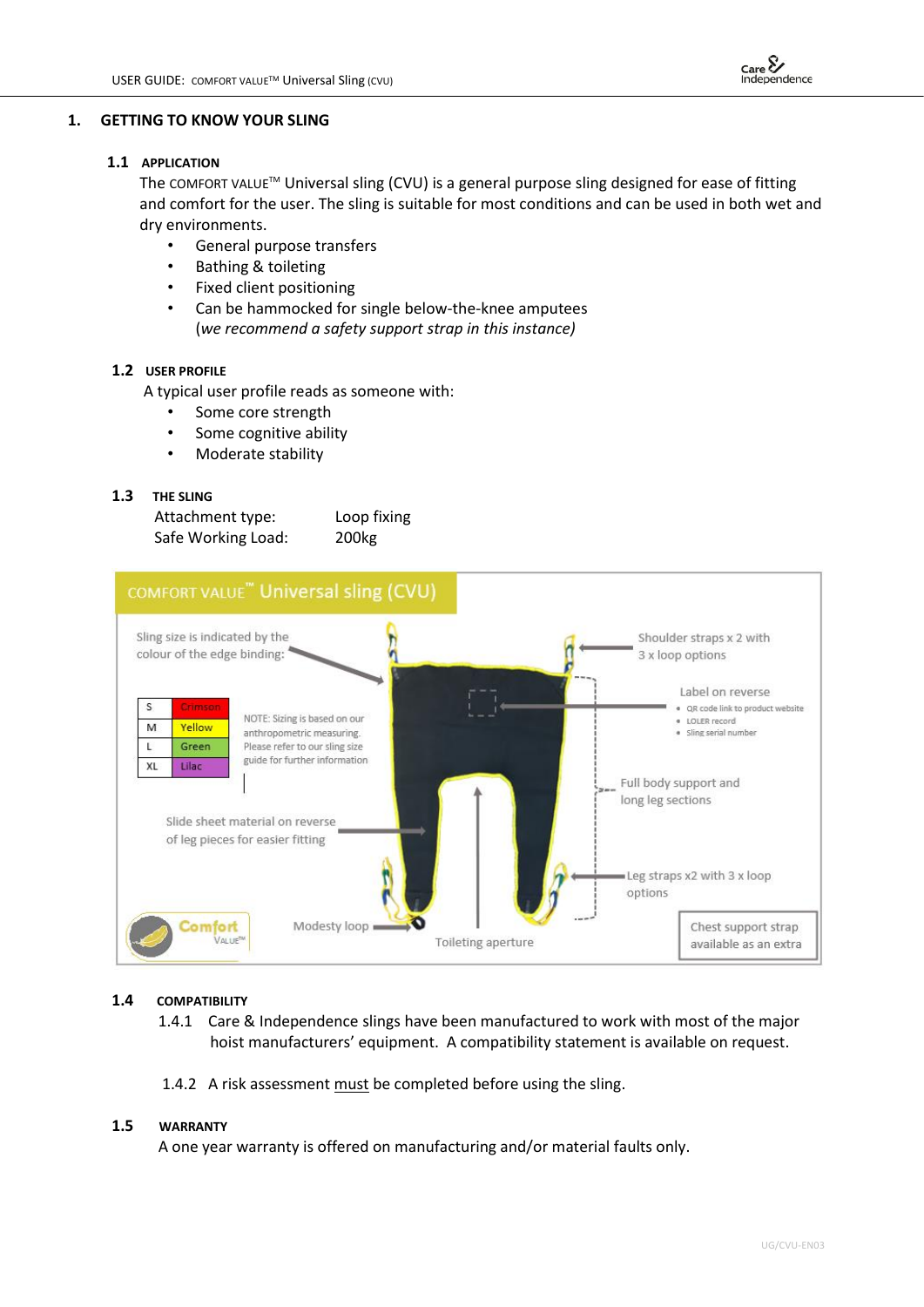## **2. SLING SAFETY**

- **2.1 GENERAL**
	- Only people trained and assessed as competent should ever use hoists and slings.
	- It is essential that the correct size of sling is used to ensure the safety and comfort of the person being transferred.
	- Always follow the individual care plan for the user.
	- Follow the wash care instructions carefully and never use bleach (See 4. Caring for Your Sling)
	- Further guidance is available about sling safety at [www.careandindependence.com.](http://www.careandindependence.com/)

## **2.2 SLING INSPECTION**

- 2.2.1 Care & Independence slings are designed and manufactured to meet or exceed BS EN 10535:2006 for the transfer of disabled persons.
- 2.2.2 Slings should be inspected prior to each use and after every time it is washed.

The sling should be checked for the following:

- No sling should be used to lift more than its confirmed safe working load.
- The sling is the correct size and type for the client and is fit for purpose.
- The sling and hoist are compatible.
- All the labels are legible and show the maximum load and unique identifier and size.
- There are no signs of damage to the fabric such as fraying, tears, permanent shrinkage, mis-shaping or deterioration.
- All stitching is present and intact, with no signs of coming undone, frayed, or broken with special attention to the critical points such as tape attachment and lifting loops.
- Signs of discolouring or bleaching of the material
- All parts of the sling complete
- **2.3 LOLER** (Lifting Operations and Lifting Equipment Regulations)
	- Slings must be thoroughly examined for safety by a competent person every six months or more frequently if the competent person deems it to be necessary.
	- A space is provided on the sling label to record the date of the LOLER check.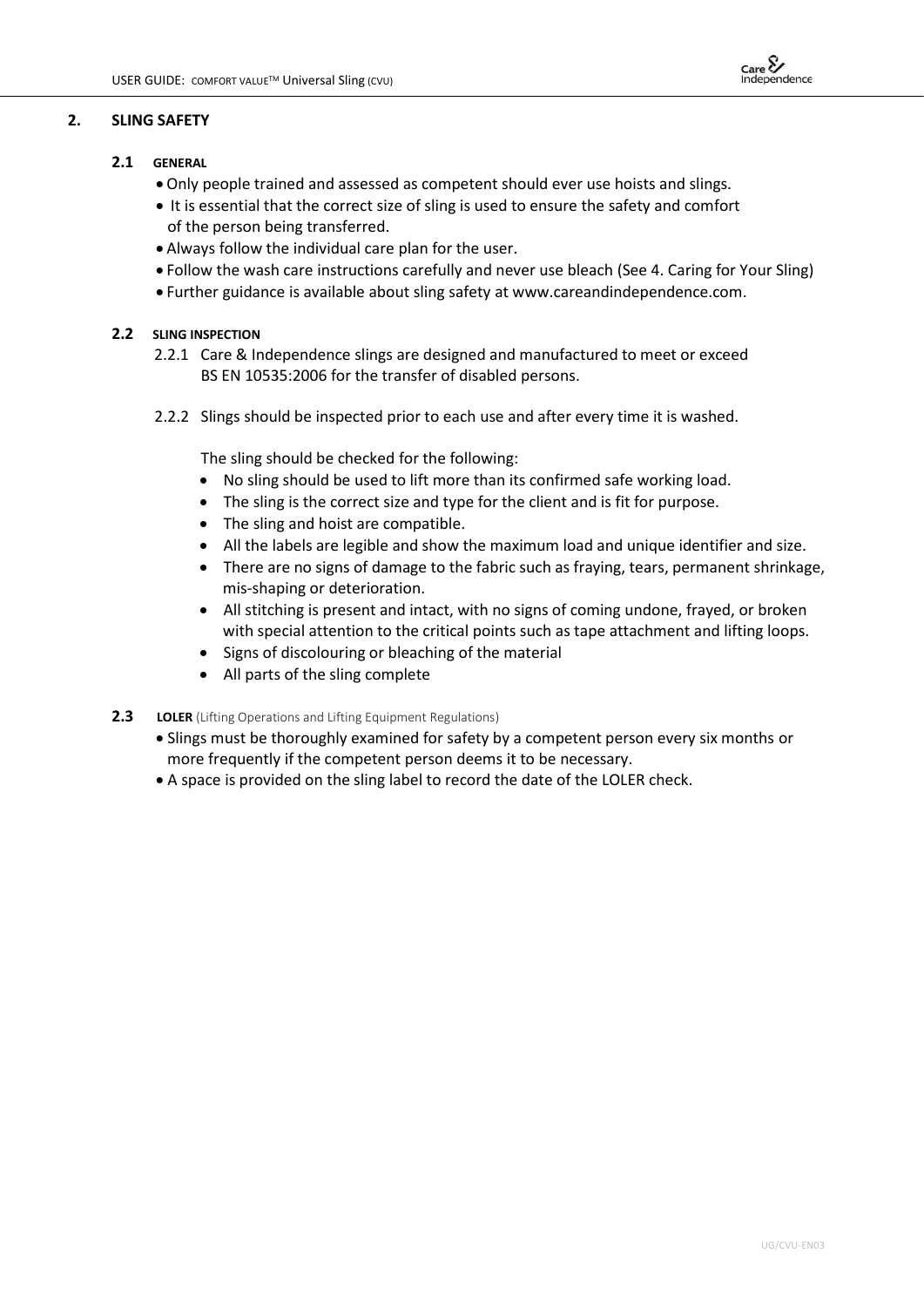

## **3. FITTING THE SLING**

#### 3.1 FITTING IN A CHAIR

Before you start, check that the sling is in a safe and clean condition and is the correct size and model for the person to be transferred.



Hammocking the leg supports is ideal for below knee amputees.

 Cross the leg suspension straps in front of the user before attaching to the hoist to prevent the risk of falling forwards from the sling.



#### 3.1.5

Attach sling to hoist as normal. As a guide, we suggest starting with a short shoulder/long leg position, however it is recommended the care plan is followed.



Short shoulder/long leg position



Hands should be inside the sling away from the straps



The user should be level in the sling to ensure safety and comfort.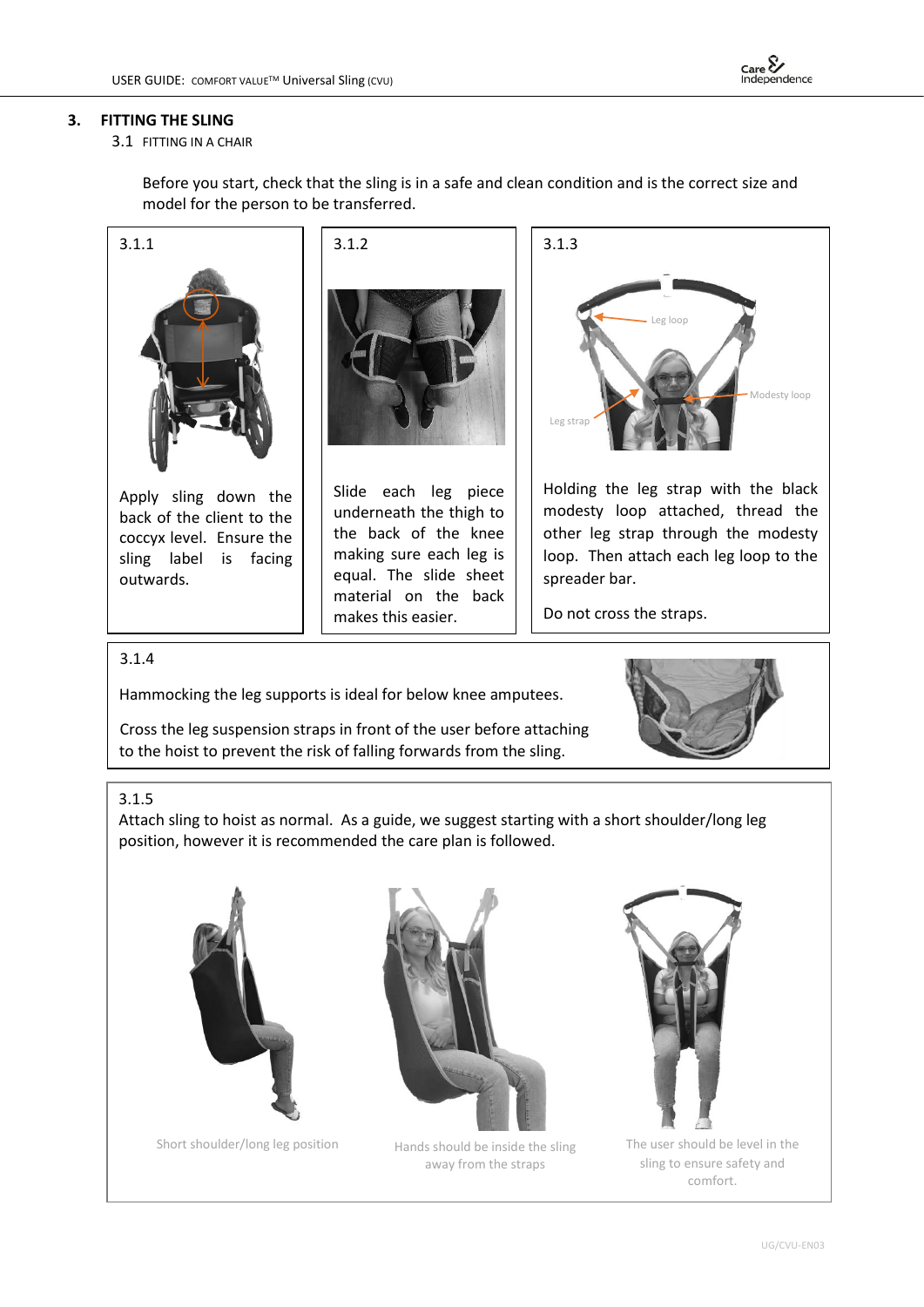

#### **3.2 FITTING IN THE SUPINE POSITION**

Before you start, check that the sling is in a safe and clean condition and is the correct size and model for the person to be transferred.

 To prevent falls, always roll a person towards yourself, a wall or a bed rail. If in doubt about the sling or its use please refer to page 2 of this guide.

 When a sling has no head support you will need a profiling bed or someone to support the users head whilst transferring into an upright position.

| 3.2.1                                                                                                                                                       | 3.2.2                                                                                                           | 3.2.3                                                                                                                                    |
|-------------------------------------------------------------------------------------------------------------------------------------------------------------|-----------------------------------------------------------------------------------------------------------------|------------------------------------------------------------------------------------------------------------------------------------------|
|                                                                                                                                                             |                                                                                                                 |                                                                                                                                          |
| Gently roll the person onto<br>their side.                                                                                                                  | Gently roll the person onto<br>their other side.                                                                | Once you have pulled the sling<br>through, lay it out flat.                                                                              |
| Position the sling with the<br>aperture lined up with the<br>cocyx, then tuck it under them<br>so that the centre of the sling<br>aligns along their spine. | This will enable you to pull the<br>sling through under them<br>keeping the sling aligned along<br>their spine. |                                                                                                                                          |
| 3.2.4                                                                                                                                                       | 3.2.5                                                                                                           | 3.2.6                                                                                                                                    |
|                                                                                                                                                             | Pull the leg straps through<br>between the knees.                                                               | The sling can now be<br>connected to the hoist for<br>lifting.                                                                           |
|                                                                                                                                                             |                                                                                                                 | Holding the leg strap with the<br>black modesty loop attached,<br>thread the other leg strap<br>through the modesty loop.<br>(See 3.1.3) |
|                                                                                                                                                             |                                                                                                                 | Attach the leg lift and shoulder<br>lift straps to the hoist.                                                                            |
| Gently roll the person onto<br>their back.                                                                                                                  |                                                                                                                 | After checking the straps are<br>straight and nothing is tangled,<br>you can proceed to hoist.                                           |

# **3.3 HEAD / NECK SUPPORT - IMPORTANT**

 **The COMFORT VALUETM Universal does not have a head support. We would only recommend fitting in a bed if a second person is supporting the users head whilst transferring into an upright position. The preference would be to use a sling with built in head support such as the COMFORT VALUETM Universal Highback.**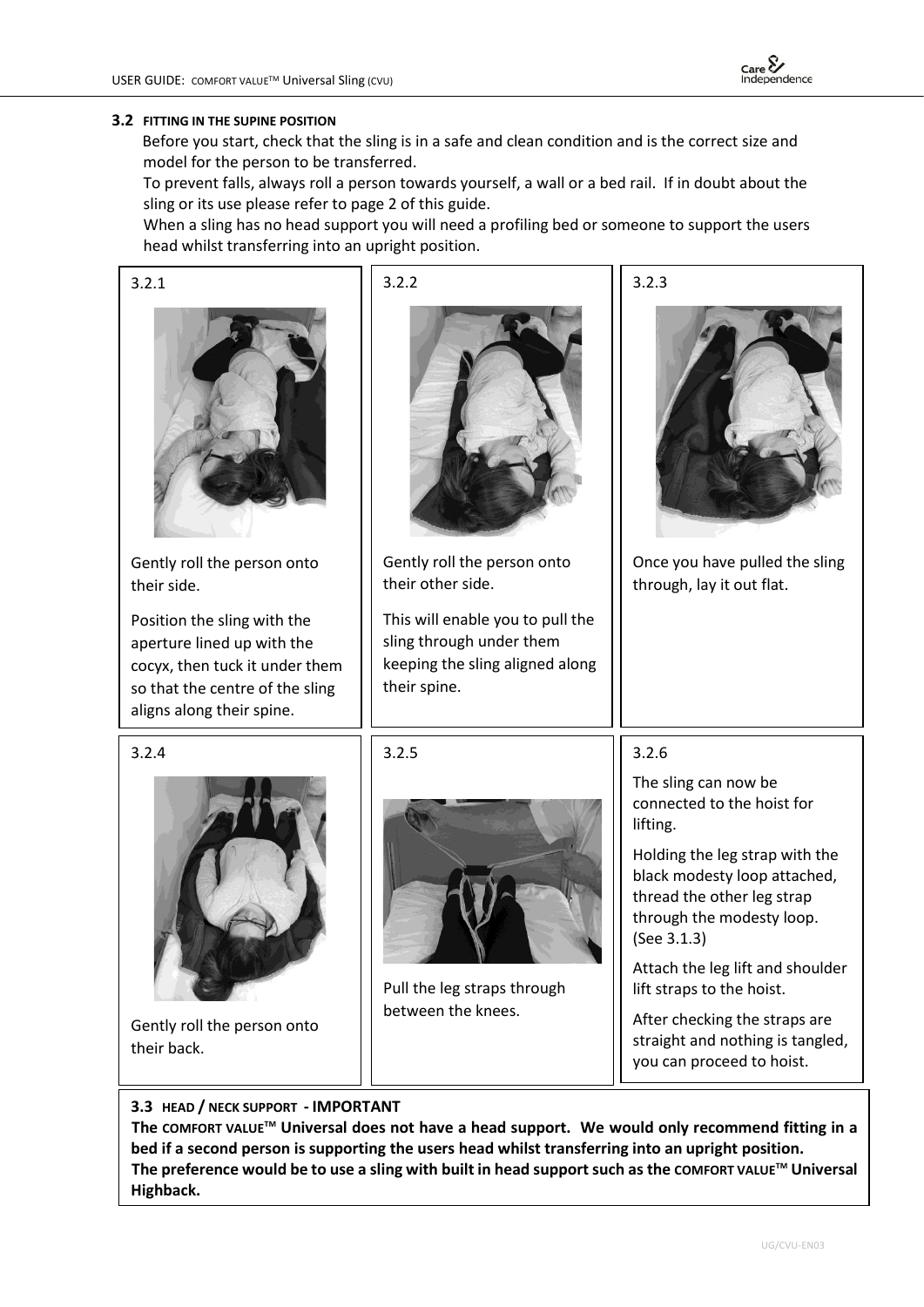

- **4.1 WASHING YOUR SLING**
- USE MILD DETERGENT

40







- LOW HEAT
- 4.1.1 For general cleaning where, cross infection is not an issue, and to maximise the life of your sling, wash gently at 40°C. Use a mild soap solution or a non-biological detergent without bleaching additives. Do not add bleach or stain removers as they will fade and weaken the fabric.
- 4.1.2 Air dry, cabinet dry or tumble dry on a cool cycle (below 60°C). Do not tumble dry on a hot setting; do not place on hot pipes or heaters; keep away from flames.
- 4.1.3 Do not iron your slings.

## **4.2 DECONTAMINATION AND INFECTION CONTROL**

- 4.2.1 For good hygiene, we recommend that slings are not shared. If you need to hoist more than one person, it is strongly recommended that each person is allocated their own sling.
- 4.2.2 DOH guidance HSG95/18 recommends washing at 71°C for not less than 3 minutes plus 8 minutes for mixing to achieve decontamination. Lower wash temperature will increase the life of the slings.

## **5. CE DECLARATION OF CONFORMITY**



The CVU sling is designed by and manufactured for Care & Independence Ltd. Care & Independence are a UK manufacturer registered with MHRA as a Class 1 Medical Device Manufacturer and meet the essential requirements set out in Annex 1 of the Medical Device Directive 93/42EEC.

# **6. ADDITIONAL SUPPORT**

- 6.1 E-Training videos for all slings in the COMFORT VALUETM range are available to view on our website. Scan the QR code on the back of the sling label to go straight to the relevant product page. Care & Independence also offer training. Please contact us for further information.
- 6.2 Additional copies of the User Guides are available to download from our website.
- 6.3 LOLER checks can be carried out by our expert team. Please contact us to find out more.
- 6.4 Should you have any queries or require further assistance with regard to any Care & Independence products please contact us directly so that we can provide you with the appropriate support and information.

## 6.5 Returns

## **Please do not just send slings and bathing products back to us.**

If you wish to return a product please contact us first so that we can advise you of the returns/repair process. This way we can track each item and ensure they are decontaminated and handled appropriately to ensure the safety of yourself, the user and our dedicated team.

6.6 Contacting Care & Independence:

 Email: sales@careandindependence Tel: 033 012 80808